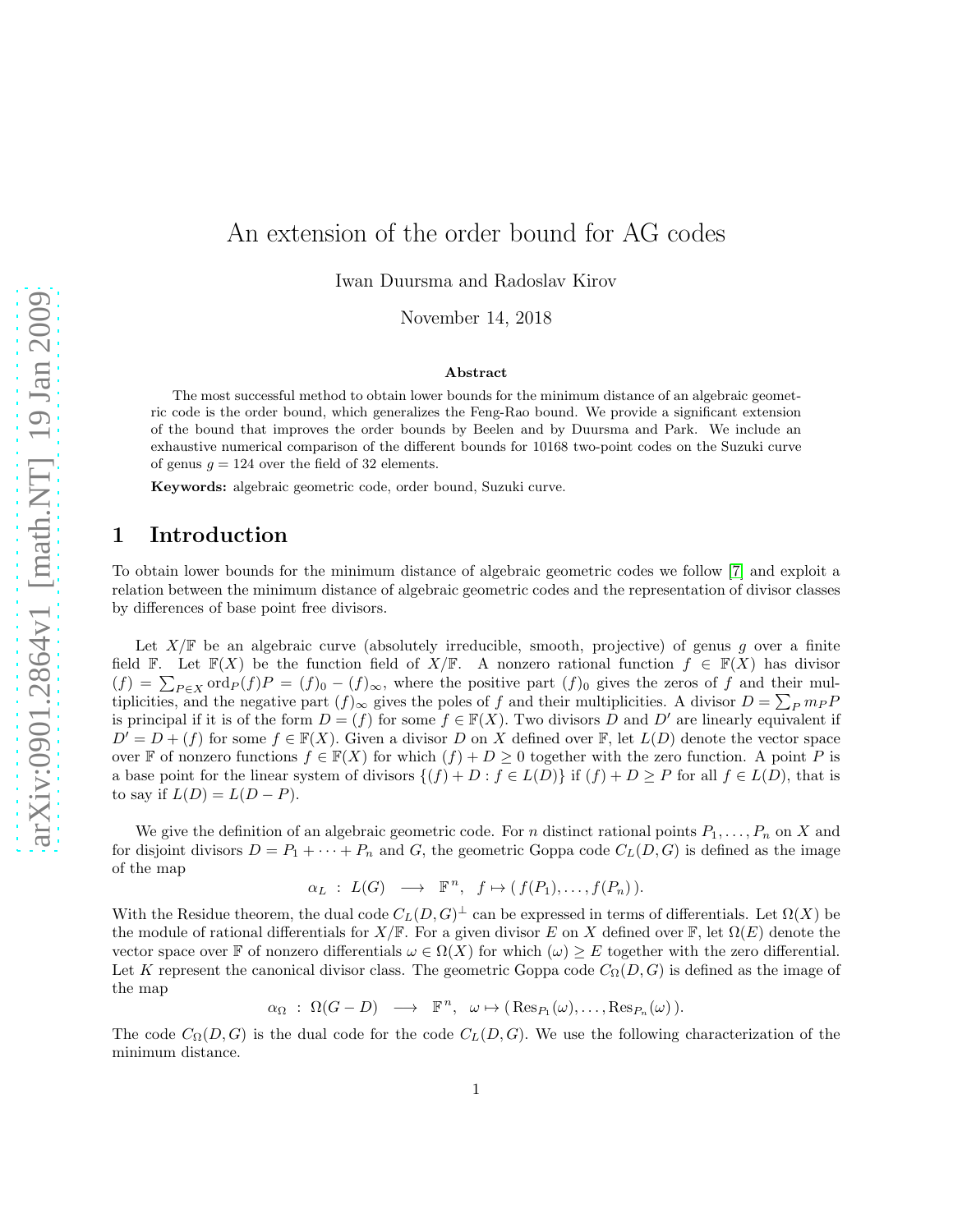**Proposition 1.1.** [\[7,](#page-8-0) Proposition 2.1] For the code  $C_L(D, G)$ , and for  $C = D - G$ ,

$$
d(C_L(D, G)) = \min\{\deg A : 0 \le A \le D \mid L(A - C) \ne L(-C)\}.
$$

For the code  $C_{\Omega}(D, G)$ , and for  $C = G - K$ ,

$$
d(C_{\Omega}(D, G)) = \min\{\deg A : 0 \le A \le D \mid L(A - C) \ne L(-C)\}.
$$

*Proof.* There exists a nonzero word in  $C_L(D, G)$  with support in A, for  $0 \leq A \leq D$ , if and only if  $L(G D + A/L(G - D) \neq 0$ . There exists a nonzero word in  $C_{\Omega}(D, G)$  with support in A, for  $0 \leq A \leq D$ , if and only if  $\Omega(G-A)/\Omega(G) \neq 0$  if and only if  $L(K-G+A)/L(K-G) \neq 0$ . П

It is clear that in each case  $d \ge \deg C$ . The lower bound  $d_{GOP} = \deg C$  is the Goppa designed minimum distance of a code.

### 2 Coset bounds

For a point P disjoint from D, consider the subcodes  $C_L(D, G - P) \subseteq C_L(D, G)$  and  $C_{\Omega}(D, G + P) \subseteq$  $C_{\Omega}(D, G).$ 

<span id="page-1-0"></span>**Proposition 2.1.** [\[7,](#page-8-0) Proposition 3.5] Let  $A = \text{supp}(c)$  be the support of a codeword  $c = (c_P : P \in D)$ , with  $0 \leq A \leq D$ . For  $C = D - G$ ,

$$
c \in C_L(D, G) \backslash C_L(D, G - P) \Rightarrow L(A - C) \neq L(A - C - P).
$$

For  $C = G - K$ ,

$$
c \in C_{\Omega}(D, G) \backslash C_{\Omega}(D, G + P) \Rightarrow L(A - C) \neq L(A - C - P).
$$

*Proof.* There exists a word in  $C_L(D, G) \setminus C_L(D, G - P)$  with support in A, for  $0 \le A \le D$ , if and only if  $C_L(D, G - (D - A)) \neq C_L(D, G - P - (D - A))$  only if  $L(G - D + A) \neq L(G - D + A - P)$ . There exists a word in  $C_{\Omega}(D, G)\backslash C_{\Omega}(D, G+P)$  with support in A, for  $0 \leq A \leq D$ , if and only if  $C_{\Omega}(A, G) \neq C_{\Omega}(A, G+P)$ only if  $\Omega(G - A) \neq \Omega(G - A + P)$ , which can be expressed as  $L(K - G + A) \neq L(K - G + A - P)$ .  $\Box$ 

The order bound for the minimum distance of an algebraic geometric code is motivated by the decoding procedures in [\[10\]](#page-8-1), [\[8\]](#page-8-2) and combines estimates for the weight of a word  $c \in C<sub>L</sub>(D, G)\setminus C<sub>L</sub>(D, G - P)$ , or  $c \in C_{\Omega}(D, G) \setminus C_{\Omega}(D, G + P)$ . The basic version (often referred to as the simple or first order bound [\[13\]](#page-10-0), [\[4\]](#page-8-3)) takes the form

$$
d(C_L(D, G)) = \min_{i \geq 0} (\min \{ \text{wt}(c) : c \in C_L(D, G - iP) \setminus C_L(D, G - (i + 1)P) \},
$$
  

$$
d(C_{\Omega}(D, G)) = \min_{i \geq 0} (\min \{ \text{wt}(c) : c \in C_{\Omega}(D, G + iP) \setminus C_L(D, G + (i + 1)P) \}).
$$

The order bound makes it possible to use separate estimates for different subsets of codewords. The bound is successful if for each subset, i.e. for each i, we can find an estimate that is better than a uniform lower bound for all codewords. Methods that provide uniform lower bounds include the Goppa designed minimum distance and bounds of floor type  $[17]$ ,  $[16]$ ,  $[11]$ ,  $[7]$ . It follows from the Singleton bound that the minimum distance of an algebraic geometric code can not exceed its designed minimum distance by more than g, where g is the genus of the curve. This implies that the minimum in the order bound occurs for  $i \in \{0, \ldots, g\}$ .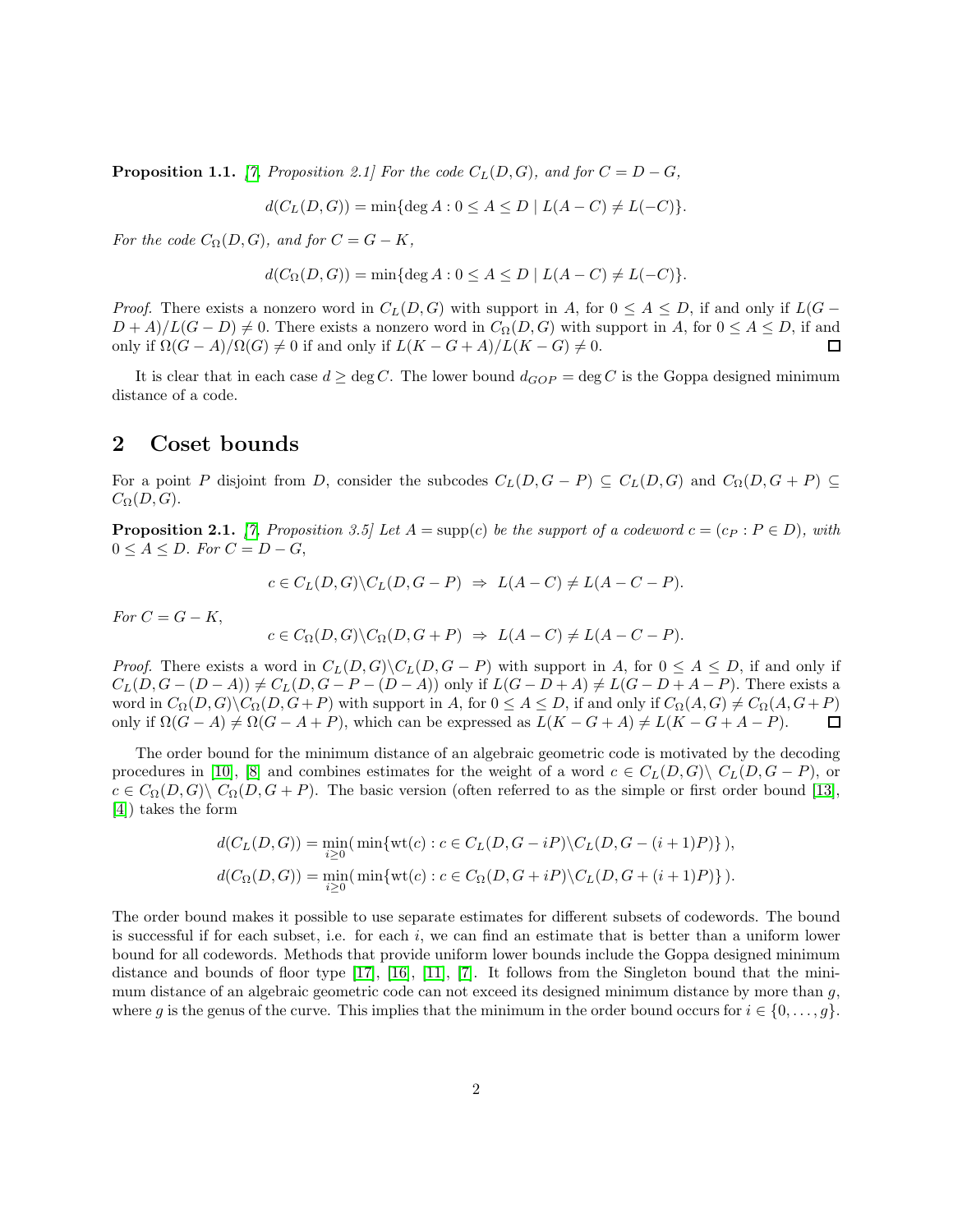For a curve X defined over the field F, let  $Pic(X)$  be the group of divisor classes. Let  $\Gamma = \{A : L(A) \neq 0\}$ be the semigroup of effective divisor classes. For a divisor class  $C$ , define

$$
\Gamma(C) = \{ A : L(A) \neq 0 \text{ and } L(A - C) \neq 0 \},\
$$
  

$$
\Gamma^*(C) = \{ A : L(A) \neq 0 \text{ and } L(A - C) \neq L(-C) \}.
$$

The semigroup  $\Gamma(C)$  has the property that  $A + E \in \Gamma(C)$  whenever  $A \in \Gamma(C)$  and  $E \in \Gamma$ . With the extra structure  $\Gamma(C)$  is a semigroup ideal. Similar for  $\Gamma^*(C)$ .

For a suitable choice of divisor class C, the subsets of coordinates A that support a codeword in an algebraic geometric code  $C_L(D, G)$  or  $C_{\Omega}(D, G)$  belong to the semigroup ideals  $\Gamma^*(C) \subseteq \Gamma(C)$ .

$$
c \in C_L(D, G) \setminus \{0\} \Rightarrow A = \text{supp}(c) \in \Gamma^*(C) \subseteq \Gamma(C),
$$
  

$$
c \in C_{\Omega}(D, G) \setminus \{0\} \Rightarrow A = \text{supp}(c) \in \Gamma^*(C) \subseteq \Gamma(C).
$$

Following [\[7\]](#page-8-0), our approach from here on will be to estimate the minimal degree of a divisor  $A \in \Gamma^*(C)$ . For that purpose we no longer need to refer to the codes  $C_L(D, G)$  or  $C_{\Omega}(D, G)$  after we choose  $C = D - G$ or  $C = G - K$ , respectively. We write  $C(C)$  to refer to any code with designed minimum support  $D - G$ or  $G - K$  in the divisor class C. In this short paper, we restrict ourselves to the case deg  $C > 0$  (i.e. to codes with positive Goppa designed minimum distance), so that  $L(-C) = 0$ , and  $\Gamma^*(C) = \Gamma(C)$ . The case  $\deg C \leq 0$  is handled with a straightforward modification similar to that used in [\[7\]](#page-8-0).

To apply the order bound argument we restate Proposition [2.1](#page-1-0) in terms of semigroup ideals. For a given point  $P \in X$ , let  $\Gamma_P = \{A : L(A) \neq L(A - P)\}\$  be the semigroup of effective divisor classes with no base point at  $P$ . For a divisor class  $C$  and for a point  $P$ , define the semigroup ideal

$$
\Gamma_P(C) = \{A : L(A) \neq L(A - P) \text{ and } L(A - C) \neq L(A - C - P)\}.
$$

The implications in Proposition [2.1](#page-1-0) become

$$
c \in C_L(D, G) \backslash C_L(D, G - P) \implies A = \text{supp}(c) \in \Gamma_P(C),
$$
  

$$
c \in C_{\Omega}(D, G) \backslash C_{\Omega}(D, G + P) \implies A = \text{supp}(c) \in \Gamma_P(C).
$$

Let  $\Delta_P(C)$  be the complement of  $\Gamma_P(C)$  in  $\Gamma_P$ ,

$$
\Delta_P(C) = \{ A : L(A) \neq L(A - P) \text{ and } L(A - C) = L(A - C - P) \}.
$$

<span id="page-2-0"></span>**Theorem 2.2.** (Duursma-Park [\[7\]](#page-8-0)) Let  $\{A_1 \leq A_2 \leq \cdots \leq A_w\} \subset \Delta_P(C)$  be a sequence of divisors with  $A_{i+1} \geq A_i + P$ , for  $i = 1, \ldots, w - 1$ . Then  $\deg A \geq w$ , for every divisor  $A \in \Gamma_P(C)$  with support disjoint from  $A_w - A_1$ .

Proof. A more general version is proved in the next section.

### 3 Order bounds

Following [\[1\]](#page-8-5), we use the order bound with a sequence of points  $\{Q_i : i \ge 0\}$ . For  $R_i = Q_0 + Q_1 + \cdots + Q_{i-1}$ ,  $i \geq 0$ ,

$$
c \in C_L(D, G - R_i) \setminus C_L(D, G - R_i - Q_i) \Rightarrow A = \text{supp}(c) \in \Gamma_{Q_i}(C + R_i),
$$
  

$$
c \in C_{\Omega}(D, G + R_i) \setminus C_{\Omega}(D, G + R_i + Q_i) \Rightarrow A = \text{supp}(c) \in \Gamma_{Q_i}(C + R_i).
$$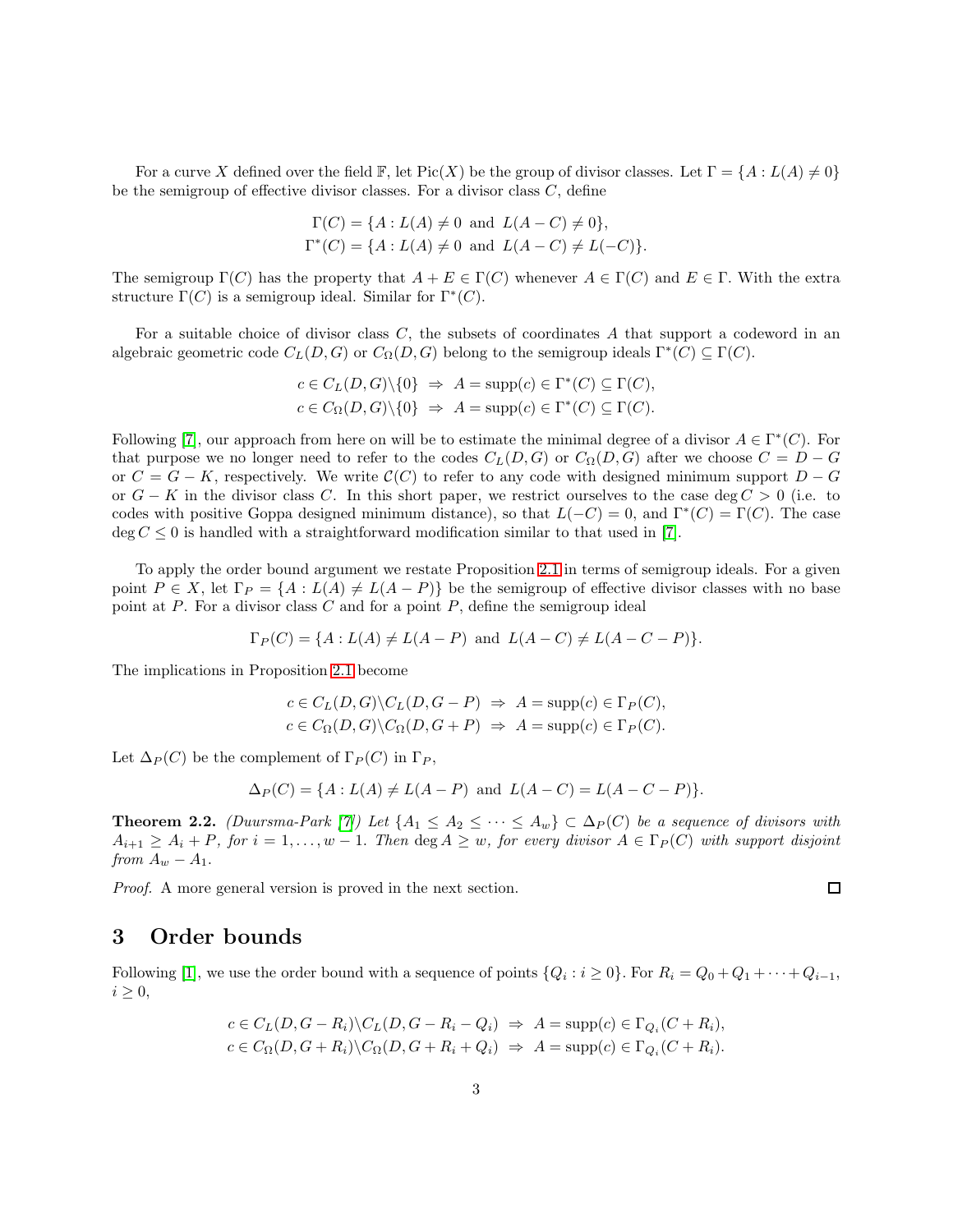Let  $\mathcal{C}(C, S)$  refer to any code with designed minimum support in the divisor class C and with divisor D disjoint from S. Repeated application of Theorem [2.2](#page-2-0) gives the following bound for the minimum distance. For comparison we state the Beelen bound [\[1,](#page-8-5) Theorem 7, Remark 5] in a similar form.

**Corollary 3.1.** (Duursma-Park bound  $d_{DP}$  for the minimum distance) For a code  $\mathcal{C}(C, S)$ , let  $\{Q_i : i \geq 0\}$ be a sequence of points in S, such that for each  $i \geq 0$  there exists a sequence  $\{A_1 \leq A_2 \leq \cdots \leq A_w\}$  $\Delta_{Q_i}(C+R_i)$ , for  $R_i = Q_0 + Q_1 + \cdots + Q_{i-1}$ , such that  $A_{j+1} \ge A_j + Q_i$ , for  $j = 1, \ldots, w-1$ , and  $A_w - A_1$ has support in S. Then  $\mathcal{C}(C, S)$  has minimum distance at least w.

**Corollary 3.2.** (Beelen bound  $d_B$  for the minimum distance) For a code  $\mathcal{C}(C, S)$ , let  $\{Q_i : i \geq 0\}$  be a sequence of points in S, such that for each  $i \geq 0$  there exists a sequence  $\{A_1 \leq A_2 \leq \cdots \leq A_w\}$  $\Delta_{Q_i}(C+R_i)$ , for  $R_i = Q_0 + Q_1 + \cdots + Q_{i-1}$ , such that  $A_{j+1} - A_j \in \{kQ_i : k > 0\}$ , for  $j = 1, \ldots, w - 1$ . Then  $\mathcal{C}(C, S)$  has minimum distance at least w.

The Beelen bound  $d_B$  has a weaker version (which we will denote by  $d_{B_0}$ ) that assumes that moreover  $A_1 \in \{kQ_i : k \geq 0\}$ . The simple or first order bound uses the further specialization that  $Q_i = P$  for  $i \geq 0$ . For  $G = K + C$ , such that deg  $C > 0$ , and for D disjoint from P, the simple order bound becomes

$$
d(C_L(D, G)^{\perp}) \ge \min_{i \ge 0} \#(\Delta_P(C + iP) \cap \{jP : j \ge 0\}).
$$

For  $G = mP$  this is the original Feng-Rao bound.

The purpose of the order bound is to improve on uniform bounds such as the floor bound. In rare occasions the Beelen bound is less than bounds of floor type [\[1\]](#page-8-5), [\[7\]](#page-8-0) (this is the case for a single code in Table [1\)](#page-7-0). Compared to the Beelen bound, the ABZ order bound  $d_{ABZ'}$  [\[7,](#page-8-0) Theorem 6.6] allows  $A_{j+1} - A_j \notin \{kQ_i :$  $k > 0$  for a single j in the range  $j = 1, \ldots, w - 1$ . With that modification the ABZ order bound always is at least the ABZ floor bound  $d_{ABZ}$  [\[7,](#page-8-0) Theorem 2.4] which is the best known bound of floor type. In general,  $d_{B_0} \leq d_B \leq d_{ABZ'} \leq d_{DP}$  and  $d_{ABZ} \leq d_{ABZ'}$ .

### 4 Extension of the order bound

We seek to exploit the argument in the order bound a step further by using a partition

$$
C_L(D,G-iP)\setminus C_L(D,G-(i+1)P)
$$
  
=  $\bigcup_{j\geq 0} C_L(D,G-iP-jQ)\setminus$   

$$
(C_L(D,G-(i+1)P-jQ)\cup C_L(D,G-iP-(j+1)Q).
$$

We apply the argument in the setting of the divisor semigroups. For a finite set  $S$  of rational points, let  $\Gamma_S = \cap_{P \in S} \Gamma_P$ , and let  $\Gamma_S(C) = \{A \in \Gamma_S : A - C \in \Gamma_S\}$ , so that  $\Gamma_S(C) = \cap_{P \in S} \Gamma_P(C)$ . Let  $\Delta_S(C) =$  $\cup_{P\in S}\Delta_P(C).$ 

**Proposition 4.1.** For a divisor class C, for a finite set of rational points S, and for  $P \notin S$ ,

$$
\Gamma_S(C) \cap \Gamma_P = \cup_{i \geq 0} \Gamma_{S \cup P}(C + iP).
$$

*Proof.* Since  $P \notin S$ ,  $P \in \Gamma_S$ , and, for  $A - C - iP \in \Gamma_S$ ,  $A - C \in \Gamma_S$ . Therefore

$$
\Gamma_{S \cup P}(C + iP) = \Gamma_S(C + iP) \cap \Gamma_P(C + iP) \subseteq \Gamma_S(C) \cap \Gamma_P.
$$

For the other inclusion, let  $A \in \Gamma_S(C) \cap \Gamma_P$ . Then  $A - C \in \Gamma_S$  and  $L(A - C) \neq 0$ . Choose  $i \geq 0$  maximal such that  $L(A - C) = L(A - C - iP)$ . Then  $A - C - iP \in \Gamma_{S \cup P}$ . □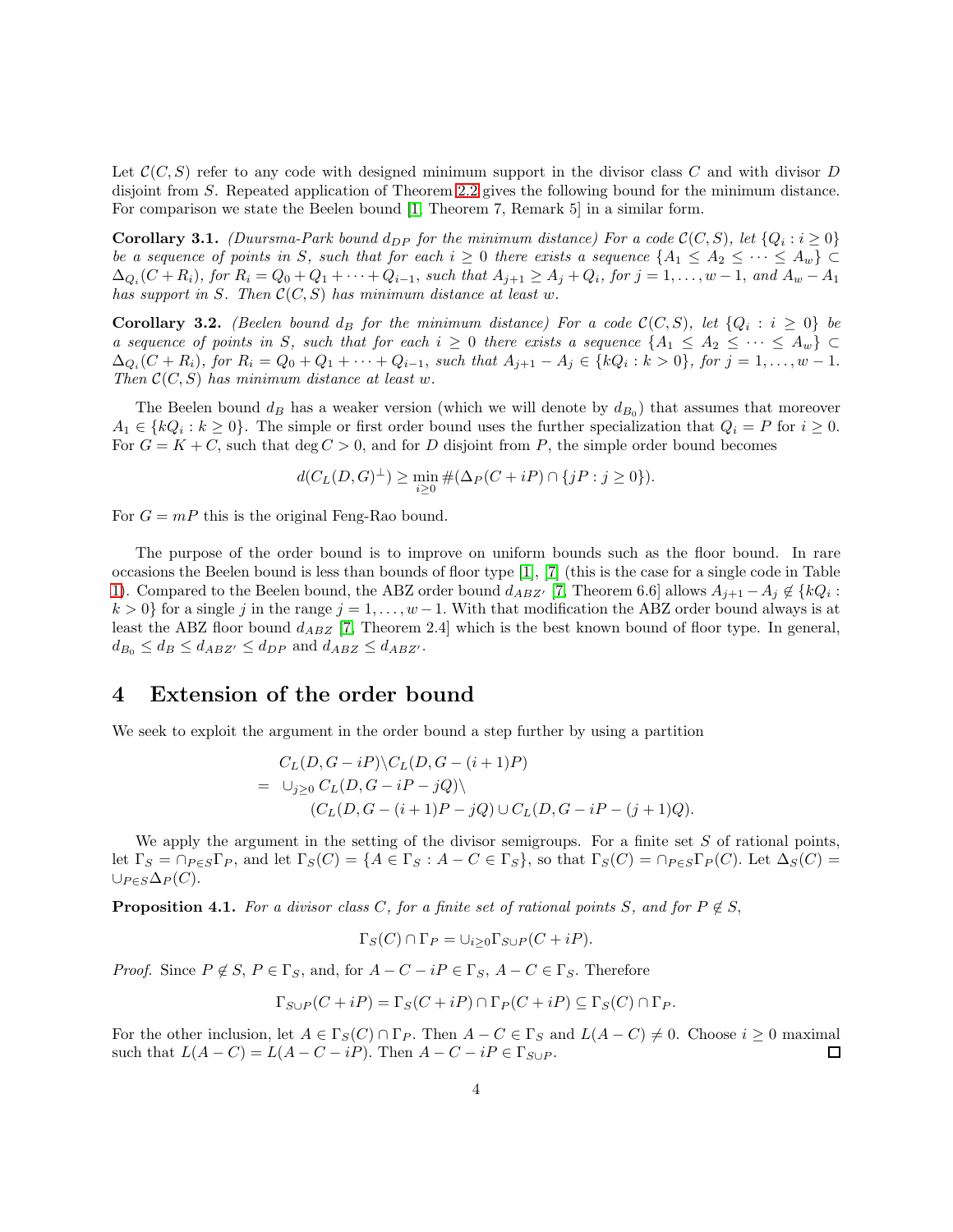As a special case  $\Gamma(C) \cap \Gamma_P = \bigcup_{i \geq 0} \Gamma_P(C+iP)$ . Theorem [2.2](#page-2-0) gives a lower bound for deg A, for  $A \in \Gamma_P(C)$ . Combination of the lower bounds for  $C \in \{C + iP : i \geq 0\}$  then gives a lower bound for deg A, for  $A \in \Gamma(C) \cap \Gamma_P$ .

In combination with  $\Gamma(C + iP) \cap \Gamma_Q = \bigcup_{j \geq 0} \Gamma_{\{P,Q\}}(C + iP + jQ)$ , we obtain, for  $S = \{P,Q\}$ ,

$$
\Gamma(C) \cap \Gamma_S = \bigcup_{i,j \geq 0} \Gamma_S(C + iP + jQ).
$$

The next theorem gives a lower bound for deg A, for  $A \in \Gamma_S(C)$ . For  $S = \{P, Q\}$ , combination of the lower bounds for  $C \in \{C + iP + jQ : i, j \ge 0\}$  then gives a lower bound for deg A, for  $A \in \Gamma(C) \cap \Gamma_S$ .

<span id="page-4-0"></span>**Theorem 4.2.** (Main theorem) Let  $\{A_1 \leq A_2 \leq \cdots \leq A_w\} \subset \Delta_S(C)$  be a sequence of divisors with  $A_i \in \Delta_{P_i}(C), P_i \in S$ , for  $i = 1, \ldots, w$ , such that  $A_i - P_i \geq A_{i-1}$  for  $i = 2, \ldots, w$ . Then  $\deg A \geq w$ , for every divisor  $A \in \Gamma_S(C)$  with support disjoint from  $A_w - A_1$ .

<span id="page-4-1"></span>**Lemma 4.3.** For  $D' \in \Gamma_P(C)$ ,  $\Delta_P(C) \subseteq \Delta_P(D')$ .

*Proof.* For  $D' - C \in \Gamma_P$ , if  $A - C \notin \Gamma_P$  then  $A - D' \notin \Gamma_P$ .

<span id="page-4-2"></span>**Lemma 4.4.** Let  $l_C(A) = l(A) - l(A - C)$ . Then

$$
A \in \Delta_P(C) \Leftrightarrow l_C(A) - l_C(A - P) = 1.
$$

Proof.

$$
l_C(A) - l_C(A - P) = 1 \Leftrightarrow (l(A) - l(A - P)) - (l(A - C) - l(A - C - P)) = 1
$$
  
\n
$$
\Leftrightarrow l(A) - l(A - P) = 1 \wedge l(A - C) - l(A - C - P) = 0 \Leftrightarrow A \in \Delta_P(C).
$$

*Proof.* (Theorem [4.2\)](#page-4-0) For  $A = D' \in \Gamma_S(C) \subseteq \Gamma_{P_i}(C)$  and for  $A_i \in \Delta_{P_i}(C)$ ,  $A_i \in \Delta_{P_i}(D')$ , by Lemma [4.3,](#page-4-1) and  $l_{D'}(A_i) = l_{D'}(A_i - P_i) + 1$  by Lemma [4.4.](#page-4-2) With  $A_i - P_i \geq A_{i-1}$ , there exists a natural map

$$
L(A_{i-1})/L(A_{i-1}-D') \longrightarrow L(A_i-P_i)/L(A_i-P_i-D').
$$

With  $(A_i - P_i) - A_{i-1}$  disjoint form D', the map is injective, since  $L(A_{i-1}) \cap L(A_i - P_i - D') = L(A_{i-1} - D')$ . So that  $l_{D'}(A_i - P_i) \geq l_{D'}(A_{i-1})$ . Iteration over i yields

$$
\deg D' \ge l_{D'}(A_w) \ge l_{D'}(A_{w-1}) + 1 \ge \cdots \ge l_{D'}(A_1) + w - 1 \ge l_{D'}(A_1 - P_1) + w.
$$

To obtain lower bounds with the theorem, we need to construct sequences of divisors in  $\Delta_S(C)$ . In the next section we discuss how this can be done effectively.

### 5 Efficient computation of the bounds

The main theorem can be used efficiently to compute coset distances, which in turn can be used to compute two-point code distances. To compute with a certain curve we use, for given points  $P$  and  $Q$ , a function  $d_{P,Q}$  that encapsulates some geometric properties of the curve [\[7\]](#page-8-0), see also [\[2\]](#page-8-6), [\[14\]](#page-10-3).

 $\Box$ 

口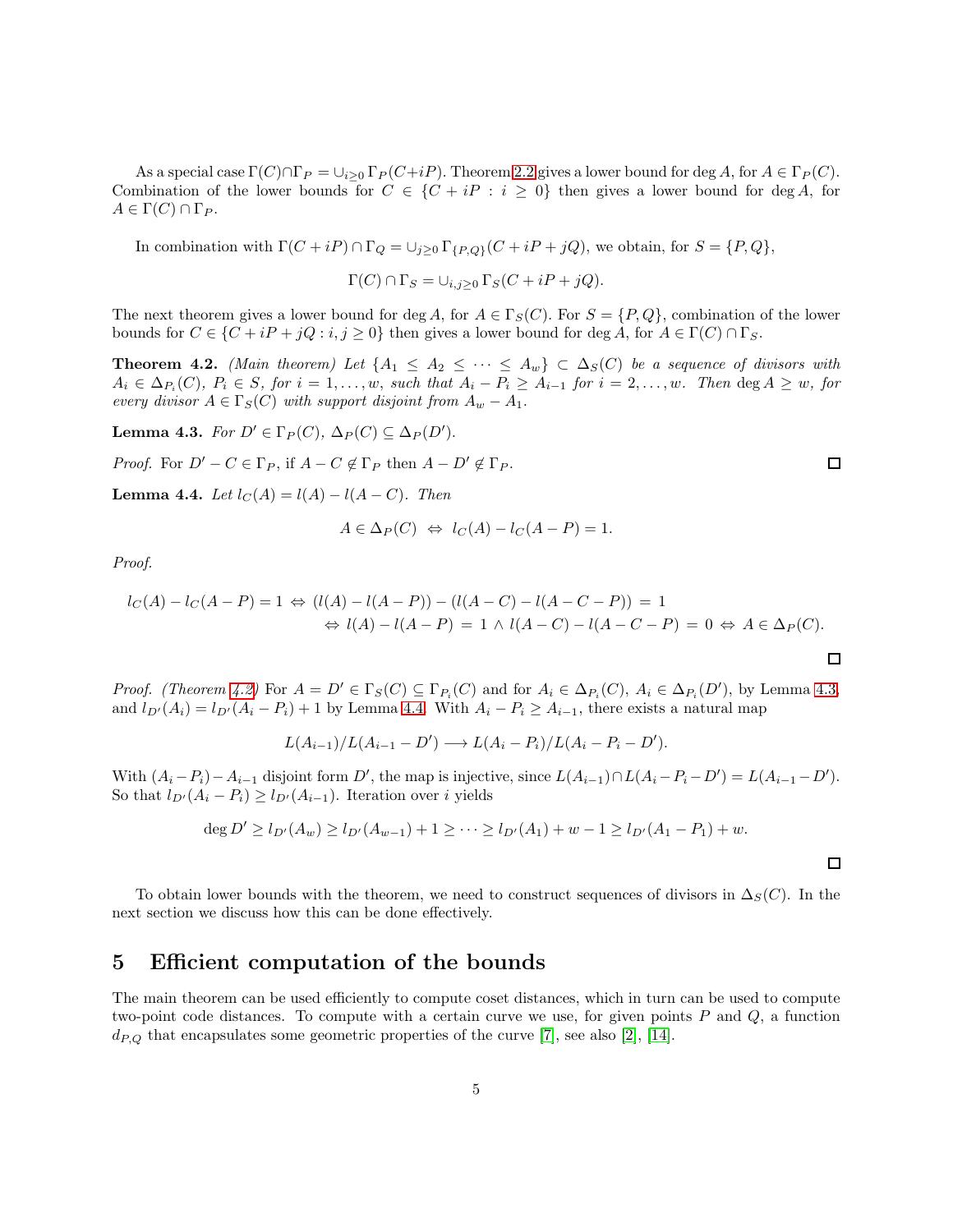**Lemma 5.1.** Let B be a divisor and let P, Q be distinct points. There exists a unique integer  $k(B, P, Q)$ such that  $B + k'P \in \Gamma_Q$  if and only if  $k' \geq k(B, P, Q)$ 

*Proof.* This amounts to showing that  $B + kP \in \Gamma_Q$  implies  $B + (k+1)P \in \Gamma_Q$ . Now use that  $\Gamma_Q$  is a П semigroup and that  $P \in \Gamma_Q$ .

Let us restrict our attention to two-point divisors. Using the previous notation define the following integer valued function.

$$
d_{P,Q}(a) = k(aQ, P, Q) + a
$$

<span id="page-5-0"></span>**Theorem 5.2.** For a divisor A with support in  $\{P,Q\}$ ,

$$
A \in \Gamma_Q \Leftrightarrow \deg(A) \ge d_{P,Q}(A_Q).
$$

*Proof.* Let  $A = kP + aQ$ , then  $\deg(A) \geq d_{P,Q}(a)$  is equivalent to  $k \geq k(aQ, P, Q)$ , which by definition is  $aQ + kP \in \Gamma_Q$ .  $\Box$ 

This property makes the d function a powerful computational tool. Moreover, for m such that  $mP \sim mQ$ , d is defined modulo m. In general, the function d depends on the ordering of the points  $P$  and  $Q$ , but it is easy to see that the functions  $d_{P,Q}$  and  $d_{Q,P}$  satisfy the relation  $d_{P,Q}(a) = a+b$  if and only if  $d_{Q,P}(b) = a+b$ . The function  $d = d_{P,Q}$  and the parameter m are enough to compute sequences of two-point divisors  $A_i \in \Delta_P(C)$ as required by Theorem [2.2.](#page-2-0) A simple application of the Riemann-Roch Theorem give us that we can restrict our search to a finite range of divisors, since, for  $A \in \Delta_P(C)$ ,

$$
\min\{0, \deg C\} \le \deg A \le \max\{2g - 1, \deg C + 2g - 1\}.
$$

Using  $mP \sim mQ$ , we can assume moreover, for  $A = A_P P + A_Q Q$ , that  $A_Q \in [0, \ldots, m-1]$ .

To find long sequences of divisors  $A_i \in \Delta_P(C)$  we use a graph theory weight-maximizing algorithm on a rectangular grid T, such that  $T_{i,j}$  is a path of longest length up to the divisor A with degree i and  $A_Q = j$ (i.e.  $A = iP + j(Q - P)$ ).

#### Computing bounds for the coset  $C(C)\setminus C(C + P)$  with Theorem [2.2.](#page-2-0)

- 1. Initialize the first row of T (corresponding to degree  $i = \min\{0, \deg C\} 1$ ) with 0.
- 2. Update each row of T successively by the rule

$$
T_{i,j} = \max\{T_{i-1,j-1}, T_{i-1,j} + BP_{i,j}\}\
$$

where  $BP_{i,j}$  is 1 if  $A \in \Delta_P(C)$  and 0 otherwise, for the divisor A of degree i with  $A_Q = j$ .  $BP_{i,j}$  is computed using Theorem [5.2.](#page-5-0)

- 3. Iterate up to the last row (corresponding to degree  $i = \max\{2g 1, \deg C + 2g 1\}$ ).
- 4. Return the maximum value in the last row.

Using the algorithm we compute bounds for the cosets  $\mathcal{C}(C, S)\setminus \mathcal{C}(C + P, S)$  and  $\mathcal{C}(C, S)\setminus \mathcal{C}(C + Q, S)$ over all possible divisors C. We store them in arrays  $CP$  and  $CQ$  where the row denotes the degree of  $C$ and the column is  $C_Q \pmod{m}$ . For rational points P and Q such that  $d_{P,Q} = d_{Q,P}$ , we can save some work and obtain the table CQ from CP with the relabeling  $CQ_{i,j} = CP_{i,j'}$  for  $j' = i - j \pmod{m}$ . After computing the coset bounds, we traverse all possible coset filtrations of all codes to find bounds for the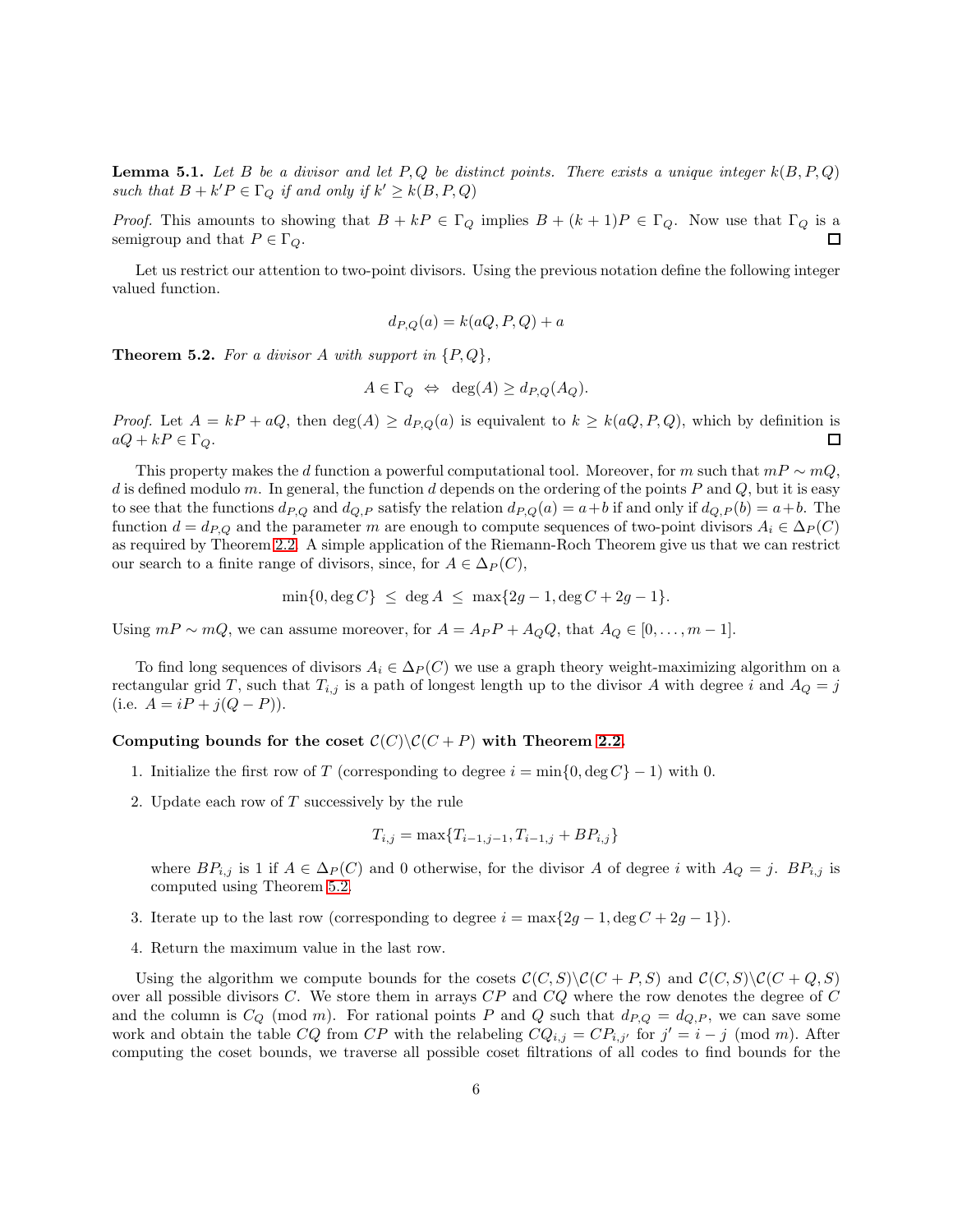minimum distances. We use a graph theory flow-maximizing algorithm on a rectangular grid  $D$ , such that  $D_{i,j}$  is a bound for the minimum distance of a code  $\mathcal{C}(C)$  with C of degree i and  $C_Q = j$ .

#### Computing bounds for the distances of all codes  $\mathcal{C}(C)$  using P-coset and Q-coset tables.

- 1. Initialize the last row of D (corresponding to degree  $i = 2q$ ) with 2g.
- 2. Update each row of D successively by the rule

 $D_{i,j} = \max\{\min\{D_{i+1,j}, CP_{i,j}\}, \min\{D_{i+1,j+1}, CQ_{i,j}\}\}\$ 

3. Iterate up to the first row (corresponding to degree  $i = 0$ ).

Theorem [4.2](#page-4-0) can be used to obtain improved lower bounds for the cosets  $\mathcal{C}(C)\backslash\mathcal{C}(C+P)$  and  $\mathcal{C}(C)\backslash\mathcal{C}(C+P)$ Q). The basic algorithm is the same as before with an extra step of using the table of all bounds for  $\mathcal{C}(C, S) \setminus \cup_{P \in S} \mathcal{C}(C + P, S)$  to produce the P- and Q-coset tables.

#### Computing P- and Q-coset bounds using Theorem [4.2.](#page-4-0)

1. Compute table CS with bounds for  $\mathcal{C}(C, S) \setminus \cup_{P \in S} \mathcal{C}(C + P, S)$ . This step is done in exactly the same way as the computation for Theorem [2.2,](#page-2-0) but the new table  $T$  for each  $C$  has the update rule

$$
T_{i,j} = \max\{T_{i-1,j-1} + BQ_{i,i-j}, T_{i-1,j} + BPi, j\}
$$

- 2. Initialize CP and CQ at the top row (corresponding to degree  $i = 2g$ ) with 2g.
- 3. Compute CP in decreasing row order using the rule  $CP_{i,j} = \min\{CP_{i+1,j+1}, T_{i,j}\}.$
- 4. Compute CQ in decreasing row order using the rule  $CQ_{i,j} = \min\{CQ_{i+1,j}, T_{i,j}\}.$

Once the P- and Q-coset bounds are known, exactly the same minimizing flow method as the one used for obtaining  $d_{DP}$  can be used for an improved bound, denoted  $d_{DK}$ .

# 6 Tables for the Suzuki curve over  $\mathbb{F}_{32}$

The Suzuki curve over the field of  $q = 2q_0^2$  elements is defined by the equation  $y^q + y = x_0^q(x^q + x)$ . The curve has  $q^2+1$  rational points and genus  $g = q_0(q-1)$ . The semigroup of Weierstrass nongaps at a rational point is generated by  $\{q, q + q_0, q + 2q_0, q + 2q_0 + 1\}$ . For any two rational points P and Q there exists a function with divisor  $(q + 2q_0 + 1)(P - Q)$ . Let  $m = q + 2q_0 + 1 = (q_0 + 1)^2 + q_0^2$ , and let H be the divisor class containing  $mP \sim mQ$ . The canonical divisor  $K \sim 2(q_0-1)H$ . For the Suzuki curve over the field of 32 elements we use  $q_0 = 4$ ,  $q = 32$ ,  $q = 124$ ,  $m = 41$ ,  $K \sim 6H$ . The action of the automorphism group on the rational points of the curve is 2-transitive, so that  $d_{P,Q}(a) = d(a)$  does not depend on the choice of the points P and Q. For the Suzuki curve with parameter  $q_0$ , the d function is given by

$$
d(k) = (q_0 - a)(q - 1)
$$

where a,b are the unique integers such that  $|a| + |b| \leq q_0$  and  $k \equiv a(q_0 + 1) + bq_0 - q_0(q_0 + 1)$  (mod m). A detailed explanation of the geometry behind this result can be found in [\[7\]](#page-8-0). To store the function d as a list, we go through all integers a and b with  $|a| + |b| \leq q_0$ . To compute  $d(k)$  for a single value k, we may use

$$
d(k) = (q-1)(2q_0 - q(k-1, 2q_0+1) +
$$
  
-
$$
q(r(k-1, 2q_0+1), q_0+1) - r(r(k-1, 2q_0+1), q_0+1)),
$$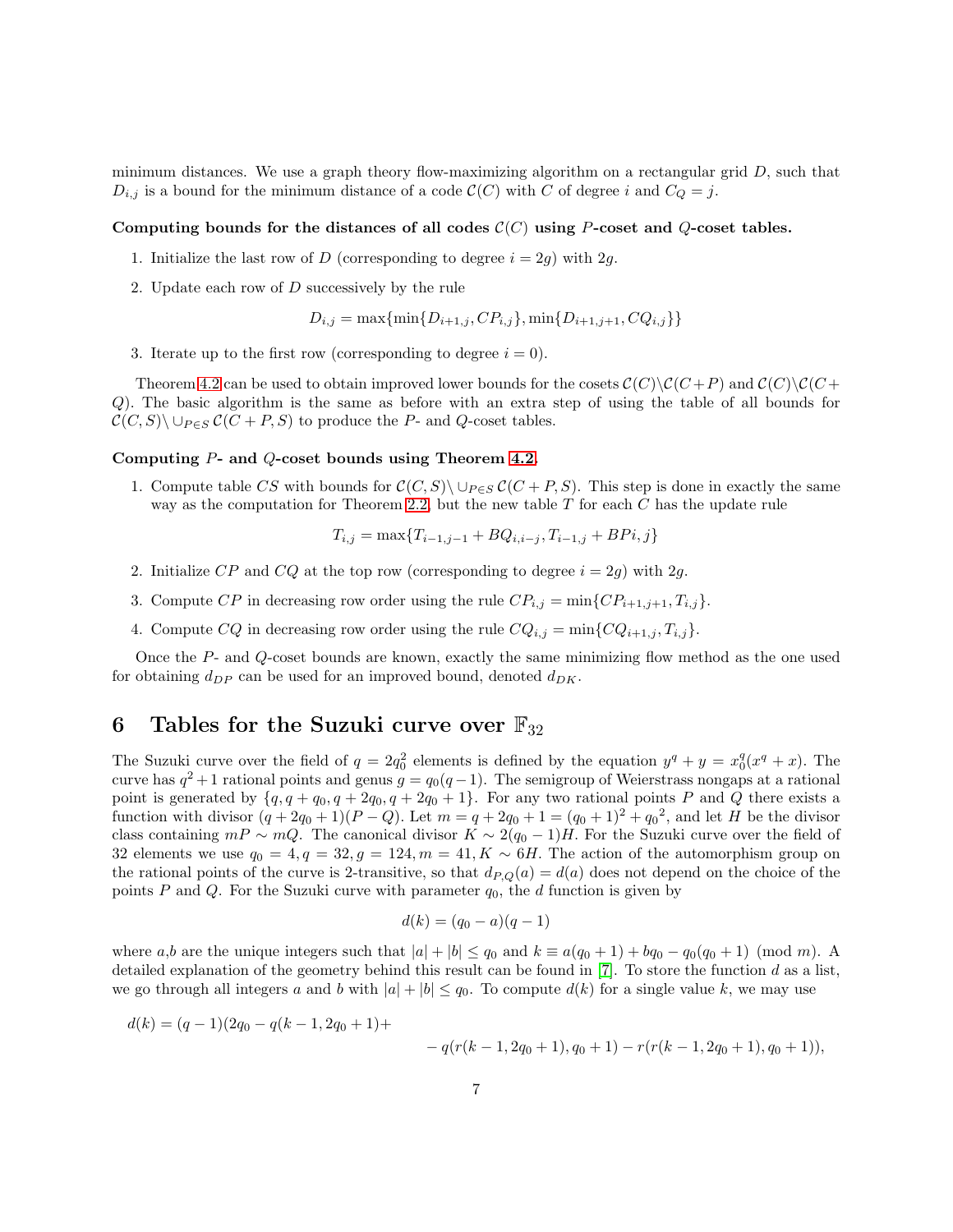|                                              |                       |                     | Floor bounds                 |                   |                        | Order bounds         |                      |                               |                              |  |  |  |
|----------------------------------------------|-----------------------|---------------------|------------------------------|-------------------|------------------------|----------------------|----------------------|-------------------------------|------------------------------|--|--|--|
|                                              | $d_{BPT}$<br>$d_{LM}$ |                     | $d_{GST}$                    | $d_{ABZ}$         | $d_{B_0}$              | $d_B$                | $d_{ABZ'}$           | $d_{DP}$                      | $d_{DK}$                     |  |  |  |
| $d_{GOP}$<br>$d_{BPT}$                       | 6352                  | 6352<br>4527        | 6352<br>4551                 | 6352<br>4597      | 6352<br>5260           | 6352<br>5264         | 6352<br>5264         | 6352<br>5264                  | 6352<br>5274                 |  |  |  |
| $d_{LM}$<br>$d_{GST}$<br>$d_{ABZ}$           |                       | ٠                   | 2245                         | 2852<br>2213      | 4711<br>4711<br>4665   | 4729<br>4729<br>4683 | 4731<br>4731<br>4685 | 4731<br>4731<br>4685          | 4757<br>4757<br>4711         |  |  |  |
| $d_{B_0}$<br>$d_B$<br>$d_{ABZ'}$<br>$d_{DP}$ |                       | 1<br>1<br>$\bullet$ | $\mathbf{1}$<br>1<br>$\cdot$ | $\mathbf{1}$<br>1 | $\bullet$<br>$\bullet$ | 176                  | 374<br>198           | 412<br>236<br>38<br>$\bullet$ | 1643<br>1565<br>1404<br>1366 |  |  |  |
| $d_{GOP}$<br>$d_{BPT}$                       | $\mathbf{1}$          | 8<br>7              | 13<br>12                     | 21<br>20          | 33<br>32               | 33<br>32             | 33<br>32             | 33<br>$32\,$                  | 33<br>32                     |  |  |  |
| $d_{LM}$<br>$d_{GST}$<br>$d_{ABZ}$           |                       |                     | $\overline{7}$               | 15<br>8           | 28<br>24<br>24         | 28<br>24<br>24       | 28<br>24<br>24       | 28<br>24<br>24                | 28<br>24<br>24               |  |  |  |
| $d_{B_0}$<br>$d_B$<br>$d_{ABZ'}$<br>$d_{DP}$ |                       | 1<br>1              | 1<br>1                       | 1<br>$\mathbf{1}$ |                        | 1                    | 5<br>5               | 5<br>$\overline{5}$<br>1      | 6<br>6<br>6<br>6             |  |  |  |

<span id="page-7-0"></span>Table 1: Number of improvements of one bound over another (top), and the maximum improvement (bottom), based on 10168 two-point codes for the Suzuki curve over  $\mathbb{F}_{32}$ .

where  $q(a, b)$  and  $r(a, b)$  are the quotient and the remainder, respectively, when a is divided by b, and k − 1 is taken modulo m.

Table [1](#page-7-0) compares the Goppa bound  $d_{GOP}$ , the base point bound  $d_{BPT}$  (an improvement of the Goppa bound by one whenever C has a base point), the floor bounds  $d_{LM}$  [\[16,](#page-10-2) Theorem 3],  $d_{GST}$  [\[11,](#page-8-4) Theorem 2.4,  $d_{ABZ}$  [\[7,](#page-8-0) Theorem 2.4], and the order bounds  $d_{B_0}, d_B, d_{ABZ'}, d_{DP}, d_{DK}$ . Each bound was optimized over the full parameter space corresponding to that bound. The computations for the Suzuki curve of genus  $g = 124$  over  $\mathbb{F}_{32}$  were very efficient, computations for the  $2g \cdot m = 10168$  two-point codes with Goppa designed minimum distance in the range  $0, \ldots, 2g - 1$ , took less than 10 minutes on a desktop PC for any given bound.

As can be seen, the Beelen bound  $d_B$  offers only slight improvement over the weaker Beelen bound  $d_{B_0}$ . Similar for the improvement of the Duursma-Park bound  $d_{DP}$  over the weaker ABZ bound  $d_{ABZ'}$ . Table [2](#page-8-7) gives a further breakdown of the 236 codes for which  $d_{DP}$  improves  $d_B$  and the 1366 codes for which  $d_{DK}$ improves  $d_{DP}$ . The improvements are by at most 5 and 6, respectively.

The 63 codes with  $d_{DK} = d_{DP} + 6$  all have  $d_{DK} = 62$  which agrees with the actual minimum distance (namely realized by a choice of 62 points with  $P_1 + \ldots + P_{62} \sim 31P + 31Q$ ). For each of the 63 codes, the coset with  $C = 23P + 23Q$  is the unique coset where Theorem [2.2](#page-2-0) fails to give a lower bound above 56. For the same coset, Theorem [4.2](#page-4-0) gives a lower bound of 62.

Table [1](#page-7-0) and Table [2](#page-8-7) do not show whether the improvements occur for good codes or for poor codes. For Table [3](#page-9-0) we select for each degree deg  $C$ , i.e. for each given Goppa designed minimum distance, the optimal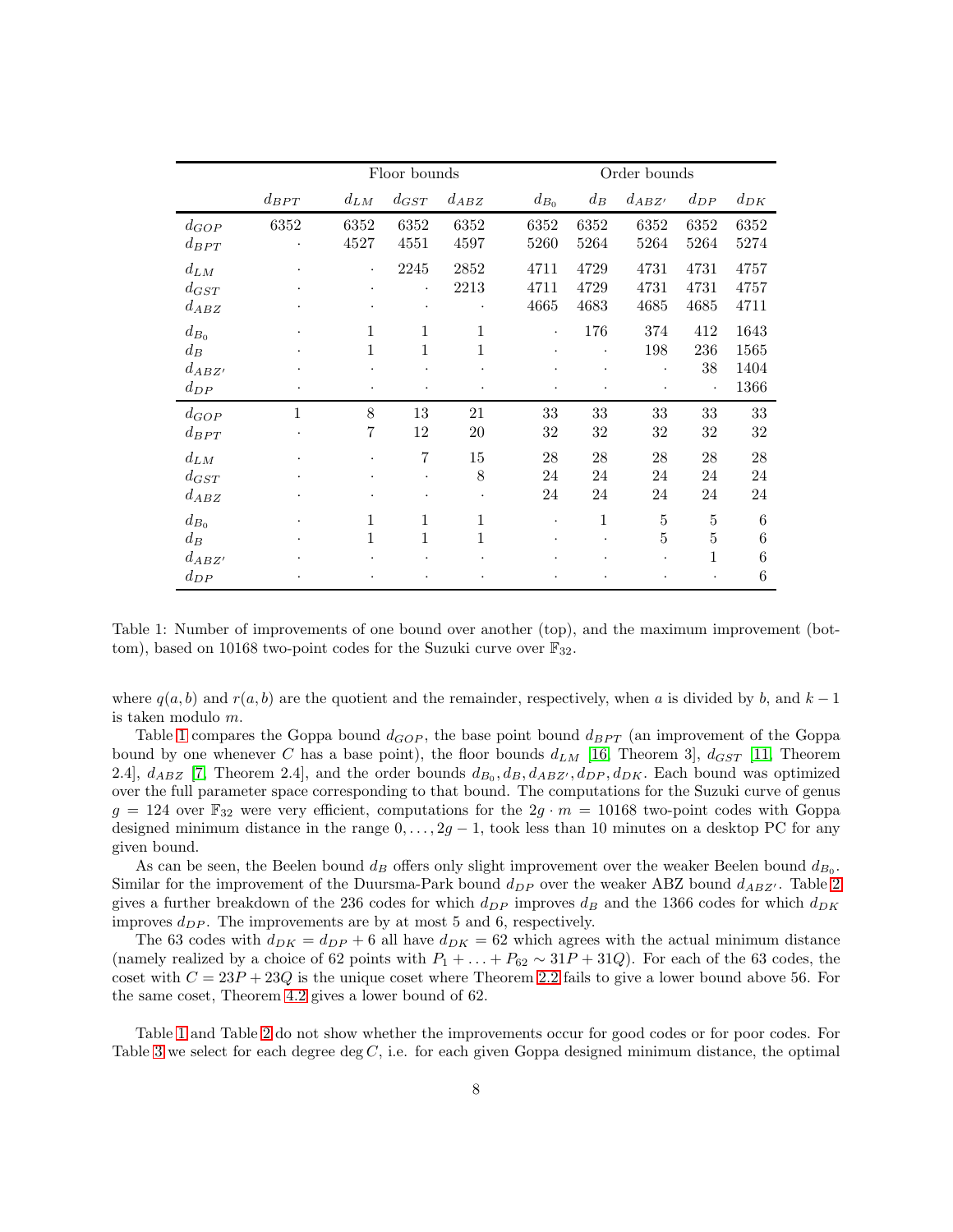| $d_{DK} - d_{DP}$ = |                                |          | $\theta$ |                  | $1 \quad 2 \quad 3$ |                  | 4 5 6             |                          |
|---------------------|--------------------------------|----------|----------|------------------|---------------------|------------------|-------------------|--------------------------|
| $d_{DP} - d_B$      | $= 0$ 8603 656 356 198 50 6 63 |          |          |                  |                     |                  |                   |                          |
|                     | $\mathbf{1}$                   | 92       | - 12     | $\overline{0}$   | $\Omega$            | $\theta$         | $\hspace{0.6cm}0$ | $\qquad \qquad \text{0}$ |
|                     | $\overline{2}$                 | 33       |          | $4 \quad 0$      | $\theta$            | $\overline{0}$   | $\hspace{0.6cm}0$ | - 0                      |
|                     | 3                              | 74       | 4        | $\mathbf{1}$     | $\theta$            | $\left( \right)$ | $\theta$          | -0                       |
|                     | 4                              | $\Omega$ | $\theta$ | $\left( \right)$ | $\theta$            | $\theta$         | -0                | -0                       |
|                     | $5 -$                          | $\Omega$ | 16       | $\Omega$         | $\theta$            | $\theta$         | -0                | - 0                      |

<span id="page-8-7"></span>Table 2: Improvements of  $d_{DP}$  and  $d_{DK}$  over  $d_B$  for 10168 two-point codes

code with respect to each of the bounds  $d_B$ ,  $d_{DP}$ ,  $d_{DK}$  and we compare those. In this case, depending on the degree, the improvements of  $d_{DK}$ , obtained with Theorem [4.2,](#page-4-0) over the bounds  $d_B$  and  $d_{DP}$  vary between 0 and 3.

# <span id="page-8-5"></span>References

- <span id="page-8-6"></span>[1] Peter Beelen. The order bound for general algebraic geometric codes. Finite Fields Appl., 13(3):665–680, 2007.
- [2] Peter Beelen and Nesrin Tutas. A generalization of the Weierstrass semigroup. J. Pure Appl. Algebra, 207(2):243–260, 2006.
- [3] Maria Bras-Amorós and Michael E. O'Sullivan. On semigroups generated by two consecutive integers and improved Hermitian codes. IEEE Trans. Inform. Theory, 53(7):2560–2566, 2007.
- <span id="page-8-3"></span>[4] Antonio Campillo, José Ignacio Farrán, and Carlos Munuera. On the parameters of algebraic-geometry codes related to Arf semigroups. IEEE Trans. Inform. Theory, 46(7):2634–2638, 2000.
- [5] Cícero Carvalho and Fernando Torres. On Goppa codes and Weierstrass gaps at several points. Des. Codes Cryptogr., 35(2):211–225, 2005.
- [6] Chien-Yu Chen and Iwan M. Duursma. Geometric Reed-Solomon codes of length 64 and 65 over  $\mathbb{F}_8$ . IEEE Trans. Inform. Theory, 49(5):1351–1353, 2003.
- <span id="page-8-0"></span>[7] Iwan Duursma and Seungkook Park. Coset bounds for algebraic geometric codes. Submitted, 36 pages, [arXiv:0810.2789,](http://arxiv.org/abs/0810.2789) 2008.
- <span id="page-8-2"></span>[8] Iwan M. Duursma. Majority coset decoding. IEEE Trans. Inform. Theory, 39(3):1067–1070, 1993.
- [9] Iwan M. Duursma. Algebraic geometry codes: general theory. In C. Munuera E. Martinez-Moro and D. Ruano, editors, Advances in Algebraic Geometry Codes, Series on Coding Theory and Cryptography. World Scientific, to appear.
- <span id="page-8-1"></span>[10] Gui Liang Feng and T. R. N. Rao. Decoding algebraic-geometric codes up to the designed minimum distance. IEEE Trans. Inform. Theory, 39(1):37–45, 1993.
- <span id="page-8-4"></span>[11] Cam Güneri, Henning Sitchtenoth, and Ishan Taskin. Further improvements on the designed minimum distance of algebraic geometry codes. J. Pure Appl. Algebra, 213(1):87–97, 2009.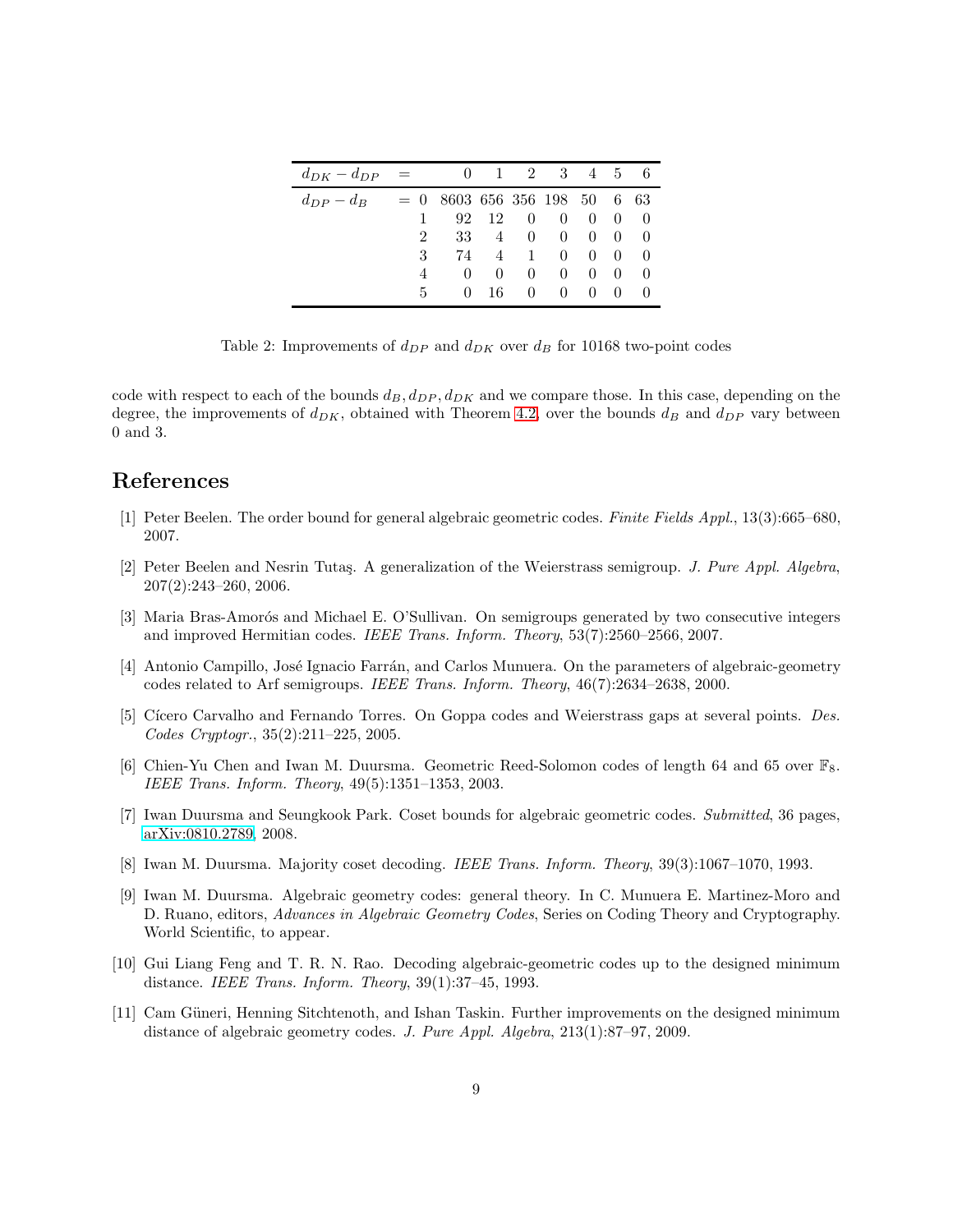| $\deg C$         | $d_{DK}$ $C_Q$ |                   |                |                      | $\deg C$ | $d_{DK}\ \ C_Q$ |                   |                      |                      | $\deg C$ | $d_{DK}$ $C_Q$ |                         |                |                      |
|------------------|----------------|-------------------|----------------|----------------------|----------|-----------------|-------------------|----------------------|----------------------|----------|----------------|-------------------------|----------------|----------------------|
| $\,2$            | 31             | [5]               |                |                      | $43\,$   | 62              | $[5]$             |                      |                      | 84       | $94\,$         | $[1]$                   |                | $\mathbf{1}$         |
| 3                | $31\,$         |                   |                |                      | $44\,$   | 62              |                   |                      |                      | 85       |                | 94 [0, 5]               |                |                      |
| $\overline{4}$   | $31\,$         |                   |                |                      | $45\,$   | 63              | [5]               |                      |                      | 86       | 96             | $\lceil 1 \rceil$       |                | $\mathbf{1}$         |
| $\overline{5}$   | $32\,$         | [0]               |                |                      | 46       | $64\,$          | [0]               |                      |                      | 87       | 96             | [0]                     |                |                      |
| 6                | 32             |                   |                |                      | 47       | 64              |                   |                      |                      | 88       | 96             |                         |                |                      |
| 7                | 32             |                   |                |                      | 48       | 64              |                   |                      |                      | 89       | 96             |                         |                |                      |
| 8                | $38\,$         | $[2]$             |                | 3                    | 49       | 68              | $[2]$             |                      | $\overline{2}$       | $90\,$   |                | 99 [1, 2]               |                |                      |
| $\boldsymbol{9}$ | 38             |                   |                | 3                    | $50\,$   | 68              |                   |                      | $\sqrt{2}$           | $\rm 91$ |                | 100 [2, 3]              |                |                      |
| $10\,$           | 38             |                   |                | 3                    | $51\,$   | 70              | [2, 4]            |                      | $\overline{2}$       | 92       | 102 [3]        |                         |                |                      |
| 11               | 44             | $[1]$             |                |                      | 52       | 72              | $[1]$             |                      |                      | 93       | 102            |                         |                |                      |
| $12\,$           | 44             | $\lceil 6 \rceil$ |                |                      | $53\,$   | $72\,$          | [4, 6]            |                      |                      | 94       | 103            | $\lceil 5 \rceil$       |                |                      |
| $13\,$           | 44             |                   |                |                      | $54\,$   | 72              |                   |                      |                      | 95       | 104            | $\lceil 2 \rceil$       |                |                      |
| 14               | 44             |                   |                |                      | $55\,$   | 74              | $\lceil 7 \rceil$ | $\sqrt{2}$           | $\overline{2}$       | 96       | 106            | $[7]$                   |                |                      |
| $15\,$           | $48\,$         | $\lceil 5 \rceil$ |                | $\mathbf{1}$         | 56       | $75\,$          | $[7]$             | $\overline{2}$       | $\sqrt{3}$           | 97       | 106            |                         |                |                      |
| 16               | 48             |                   |                |                      | $57\,$   | 75              |                   |                      | $\overline{2}$       | 98       | 106            |                         |                |                      |
| $17\,$           | $48\,$         |                   |                |                      | $58\,$   | $75\,$          |                   |                      |                      | $\rm 99$ |                | $108$ [2, 6]            |                |                      |
| 18               | $50\,$         | $\lceil 8 \rceil$ |                | $\mathbf 1$          | 59       | $75\,$          |                   |                      |                      | 100      | 110 [7]        |                         |                |                      |
| 19               | 50             |                   |                |                      | 60       | $77\,$          | [8]               |                      |                      | 101      | 110            |                         |                |                      |
| $20\,$           | $51\,$         | [9]               |                | $\,1\,$              | 61       | $77\,$          |                   |                      |                      | $102\,$  | 110            |                         |                |                      |
| $21\,$           | 54             | $[10]$            |                | $\sqrt{3}$           | 62       | $78\,$          | [10]              |                      |                      | $103\,$  | 112 [6]        |                         |                |                      |
| $22\,$           | $54\,$         |                   |                | $\sqrt{3}$           | 63       | $79\,$          | [10]              | $\mathbf{1}$         | $\,1\,$              | $104\,$  | $112\,$        | $\lceil 2 \rceil$       |                |                      |
| $23\,$           | $54\,$         |                   |                | $\mathbf 1$          | 64       | $80\,$          | $[11]$            | $\sqrt{2}$           | $\sqrt{2}$           | $105\,$  | 114 [7]        |                         | $\mathbf{1}$   | $\mathbf 1$          |
| $24\,$           | 54             |                   |                | 3                    | 65       | $80\,$          | [8]               | $\ddot{\phantom{0}}$ | $\ddot{\phantom{0}}$ | 106      | 114 [9]        |                         | $\mathbf{1}$   | $\mathbf{1}$         |
| 25               | 54             |                   |                |                      | 66       | 81              | [5]               | $\mathbf{1}$         | $\,1\,$              | 107      | 114            |                         |                |                      |
| $26\,$           | 54             |                   |                |                      | 67       | 83              | [10]              | $\mathbf{1}$         | $\,1\,$              | $108\,$  |                | 116 [2, 6, 7]           |                | $\ddot{\phantom{0}}$ |
| $27\,$           | 54             |                   |                |                      | 68       | $85\,$          | $[11]$            | $\sqrt{2}$           | $\sqrt{2}$           | 109      | 118 [7]        |                         | $\,2$          | $\sqrt{2}$           |
| $\sqrt{28}$      | $56\,$         | $[12]$            |                | $\,1\,$              | $69\,$   | 85              |                   | $\mathbf{1}$         | $\,1\,$              | $110\,$  | 118            |                         | $\sqrt{2}$     | $\overline{2}$       |
| $\,29$           | 56             |                   |                | $\ddot{\phantom{0}}$ | $70\,$   | 85              | [5, 9]            | $\mathbf{1}$         | $\,1\,$              | 111      | 118            |                         | $\mathbf{1}$   | $\mathbf{1}$         |
| $30\,$           | $58\,$         | $[13]$            | $\sqrt{2}$     | $\overline{2}$       | $71\,$   | $87\,$          | [10]              | $\sqrt{3}$           | $\sqrt{3}$           | $112\,$  | $120\,$        | $\lceil 6 \rceil$       | $\mathbf{1}$   | $\mathbf{1}$         |
| $31\,$           | $58\,$         | [10]              | $\overline{2}$ | $\boldsymbol{2}$     | 72       | 87              |                   | $\overline{2}$       | $\sqrt{2}$           | 113      | $120\,$        | $[2]$                   | $\mathbf{1}$   | $\mathbf{1}$         |
| $32\,$           | 58             |                   | $\overline{2}$ | $\overline{2}$       | $73\,$   | 87              | [7, 16]           |                      | $\ddot{\phantom{0}}$ | 114      | 121            | $\lceil 7 \rceil$       | $\overline{2}$ | $\overline{2}$       |
| 33               | 59             | $[12]$            | 3              | $\overline{3}$       | 74       | 87              |                   |                      | $\ddot{\phantom{0}}$ | 115      |                | 121 [2, 6, 9]           | $\mathbf{1}$   | $\mathbf{1}$         |
| $34\,$           | 61             | $[13]$            | 3              | $\overline{3}$       | $75\,$   | 89              | [10]              | $\mathbf{1}$         | $\mathbf{1}$         | 116      | 122            | [2, 6, 7, 10, 15]       | $\cdot$        | ¥,                   |
| $35\,$           | 62             | [10 14]           | $\sqrt{3}$     | 3                    | 76       | 91              | [10, 11]          | $\sqrt{3}$           | $\sqrt{3}$           | 117      |                | 123 [2, 6, 7]           | 1              | $\mathbf{1}$         |
| $36\,$           | 62             | $[17]$            | $\,3$          | $\overline{3}$       | 77       | 91              |                   | $\mathbf{1}$         | $\mathbf 1$          | 118      |                | 124 [2, 6, 7]           | $\,2$          | $\overline{2}$       |
| 37               | 62             |                   | 3              | $\overline{3}$       | 78       | 91              | [8]               | $\mathbf{1}$         | $\,1\,$              | 119      | 124            |                         | $\mathbf{1}$   | $\mathbf{1}$         |
| $38\,$           | 62             |                   | $\overline{2}$ | $\overline{2}$       | 79       | 91              | [5, 7]            | $\ddot{\phantom{0}}$ | $\ddot{\phantom{0}}$ | 120      |                | $124 \; [1, 5, 10, 19]$ |                |                      |
| $39\,$           | 62             |                   | $\overline{2}$ | $\overline{2}$       | 80       | 93              | [10, 11]          | $\,2$                | $\sqrt{2}$           | 121      | 125            | $[1]$                   |                |                      |
| $40\,$           | 62             |                   | $\overline{2}$ | $\sqrt{2}$           | $81\,$   | 93              |                   | $\overline{2}$       | $\overline{2}$       | $122\,$  | $126\,$        | $\lceil 1 \rceil$       |                |                      |
| 41               | 62             |                   | $\overline{2}$ | $\overline{2}$       | 82       | 93              |                   | $\mathbf{1}$         | $\,1\,$              | $123\,$  | 127            | $[1]$                   |                |                      |
| $42\,$           | 62             |                   | $\overline{2}$ | $\,2$                | 83       | 93              | $[7]$             |                      | $\,1$                | 124      | $128\,$        | [0]                     |                |                      |

<span id="page-9-0"></span>Table 3: Optimal codes (For given deg  $C = 2, \ldots, 124 (= g), d_{DK}$  is the maximum lower bound for a two-point code defined with  $C = C_P P + C_Q Q$ , and  $C_Q$  gives values for which the maximum is achieved. Suppressed are divisors that define subcodes with the same minimum distance as already listed codes. Exchanging  $P$  and Q gives a similar code and listed are only divisors with  $C_Q \pmod{m} \leq C_P \pmod{m}$ . The last columns give the amount by which  $d_{DK}$  exceeds similarly defined maximum lower bounds for  $d_{DP}$  and  $d_B$ , respectively.